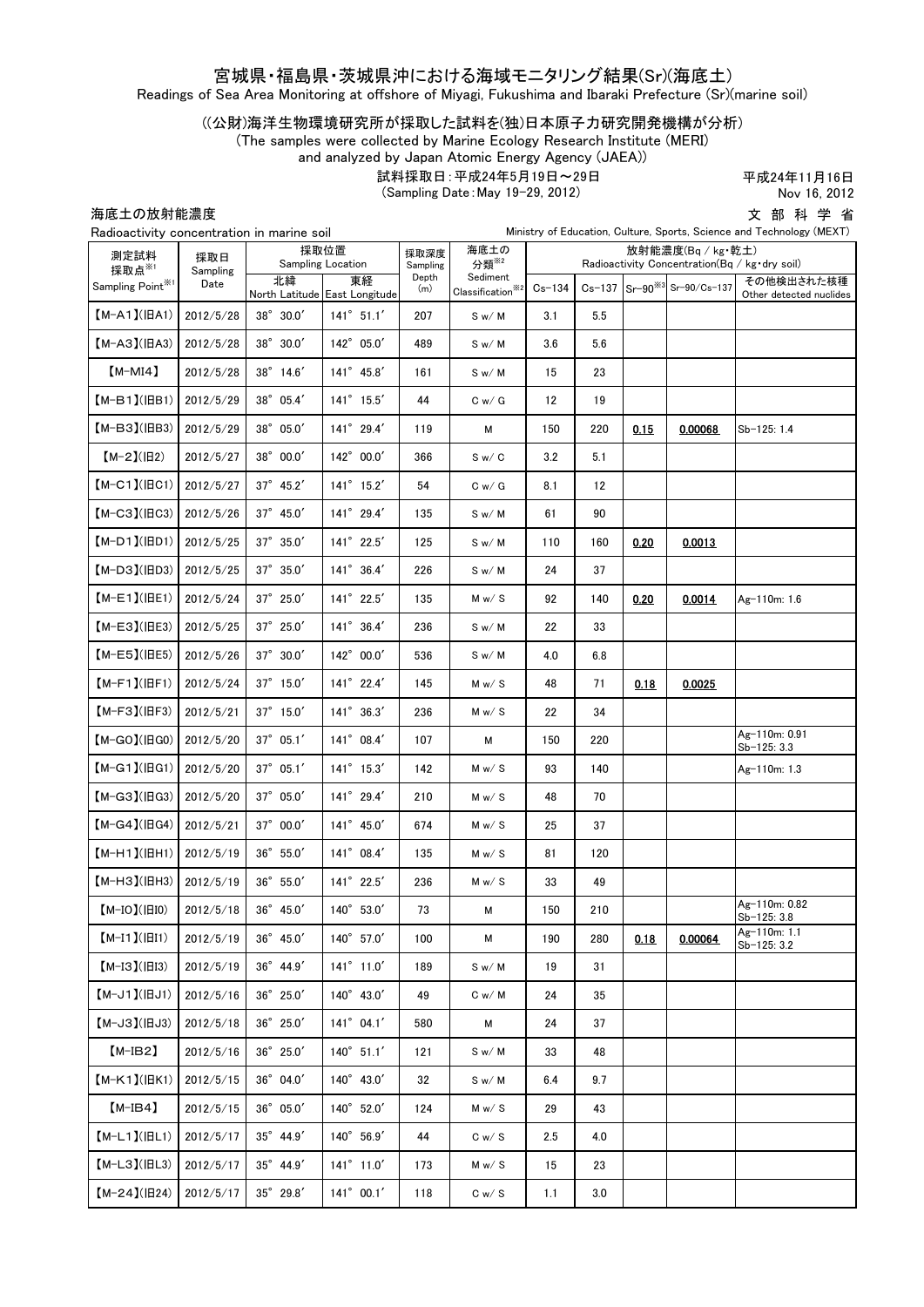- ※1 【 】内の番号は、図の測点番号に対応。
- ※1 The character enclosed in parentheses indicates Sampling point in figure.
- ※2 C w/ G : 礫混じり粗砂 Coarse sand with Granule
	- C w/ S : 中細砂混じり粗砂 Coarse sand with medium /fine sand
	- C w/ M : 泥混じり粗砂 Coarse sand with Mud
	- S w/ C : 粗砂混じり中細砂 Medium /fine sand with coarse sand
	- S w/ M : 泥混じり中細砂 Medium /fine sand with mud
	- M w/ S : 中細砂混じり泥 Mud with medium /fine sand
	- M : 泥 Mud
- ※3 【M-B3】(旧B3)と【M-E1】(旧E1)におけるデータは、海底土表面~深さ1.5cm及び深さ1.5cm~3cmの各海底土分析値の平均値である。 それ以外は、海底土表面~深さ3cmの海底土分析値を示したものである。
- ※3 Results are the mediun between 0-1.5cm and 1.5-3cm in depth from the marine soil surface at 【M-B3】(old B3) and 【M-E1】(old E1) . Other results are obtained from soil samples at a depth of 0-3cm.

### \*文部科学省の委託事業により、(公財)海洋生物環境研究所が採取した試料を(独)日本原子力研究開発機構が分析。

\*The samples were collected by Marine Ecology Research Institute (MERI) and analyzed by Japan Atomic Energy Agency (JAEA)

on the project commissioned by Ministry of Education, Culture, Sports, Science and Technology (MEXT).

\*太字下線データが今回追加分。それ以外は、平成24年6月15日、7月10日及び10月15日に公表済み。

\*Boldface and underlined readings are new. Others were published on Jun 15, Jul 10 and Oct 15, 2012.

#### (参考)

・平成20-22年度「海洋環境放射能総合評価事業」の核燃料サイクル施設沖合海域(青森県・岩手県沖合海域)の海底土の環境放射能調査の結果 Sr-90:ND~0.51Bq/kg・乾土(検出下限値は0.2Bq/kg・乾土)

(Reference)

・The results of the environmental radioactivity measurement in the marine soil in the sea area of Nuclear Fuel Cycle Facility

 at offshore of Aomori and Iwate Prefecture shown in the report "Oceanic Environmental Radioactivity Synthesis Evaluation Business " FY 2008-2010. Sr-90:ND~0.51Bq/kg・dry soil(The minimum limit of detection is 0.2Bq/kg・dry soil)